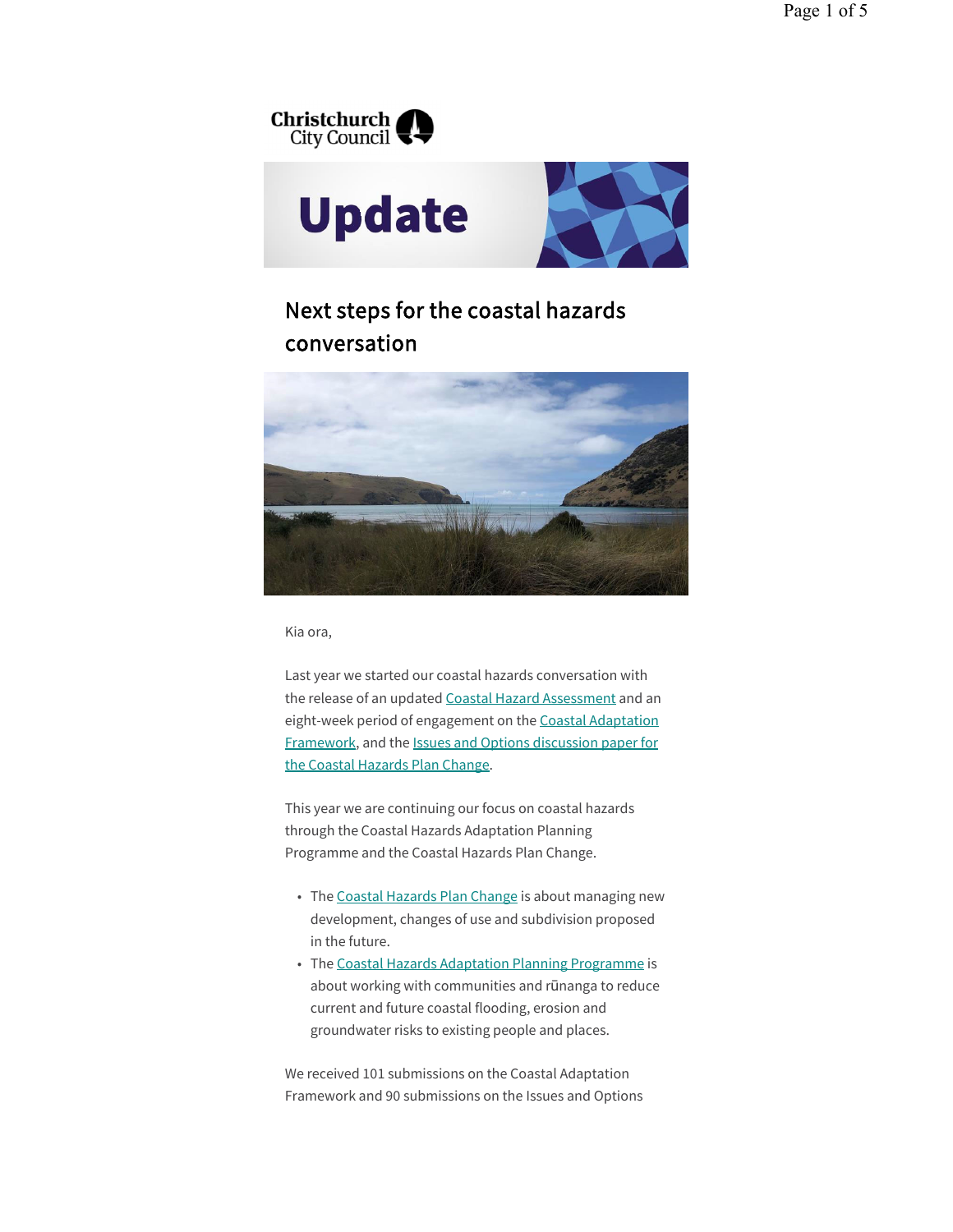Paper - thank you to everyone who provided feedback on either or both of these documents.

# Next Steps

#### Coastal Hazards Plan Change

- On 31 March we're taking a report to the Urban Development and Transport Committee to seek approval to undertake city-wide, pre-notification engagement on the proposed Coastal Hazards Plan Change. The report includes a consultation analysis which shows how the feedback received helped shape the proposed Plan Change.
- Consultation on the draft Plan Change is proposed to start on 11 April and run until 12 May 2022. We'll be back in touch then to let you know how you can give us feedback.

#### Coastal Hazards Adaptation Planning Programme

- On 7 April, we're taking updated the Coastal Adaptation Framework to Council for approval. Again, that report includes a consultation analysis which shows how the feedback received helped shape the final document. We're also seeking approval to appoint our first Coastal Panel for the Whakaraupō / Lyttelton Mt Herbert area. The agenda for that meeting will be available here from 4 April 2022.
- Following the approval of the \*/Framework, we move to the next stage of the programme, which is collaborative adaptation planning with specific communities and rūnanga. We're starting with some of the communities in the Whakaraupō / Lyttelton Mt Herbert area – a decision made by the Urban Development and Transport Committee in November 2020. While we're really keen to get things underway as quickly as possible, COVID is creating some challenges for us. We've therefore made the difficult decision to pause engagement in the Whakaraupō / Lyttelton Mt Herbert area until this spring, when hopefully it will be a lot easier to plan events, and to meet community members and the Coastal Panel faceto-face. In the meantime, we'll continue to work with rūnanga, community members and schools to plan and prepare for the spring start.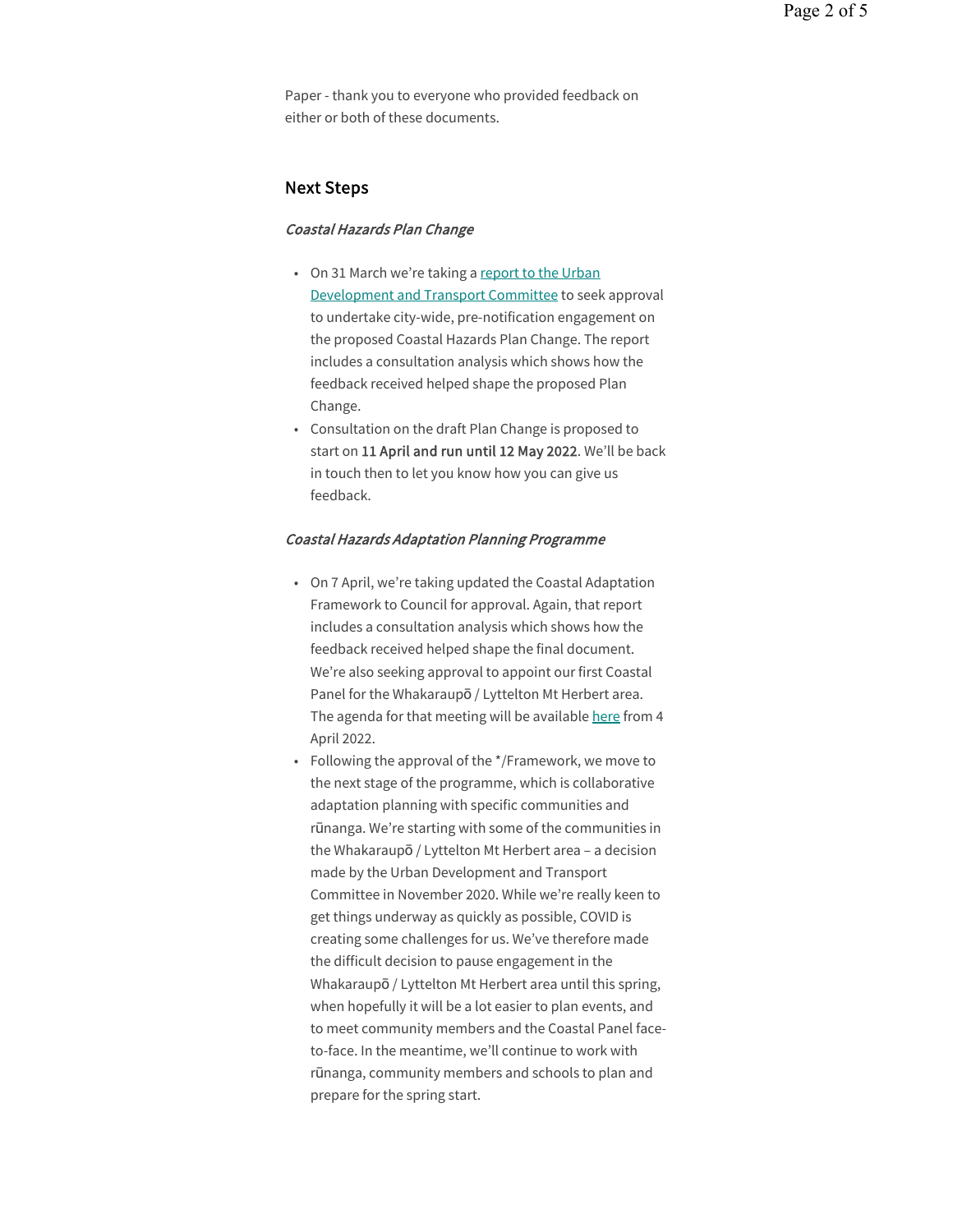# Coastal Hazards Assessment

| Christchurch<br>Christchurch coastal hazards online portal                                                                                                                                                                                                                                                                                                                                               |                          | Overview | <b>Coastal Flooding</b> | <b>Coastal Frosion</b> | <b>Groundwater</b> |          |
|----------------------------------------------------------------------------------------------------------------------------------------------------------------------------------------------------------------------------------------------------------------------------------------------------------------------------------------------------------------------------------------------------------|--------------------------|----------|-------------------------|------------------------|--------------------|----------|
| Welcome to the Christchurch coastal hazards online portal                                                                                                                                                                                                                                                                                                                                                | ×<br><b>Service</b><br>_ |          |                         | Find address or place  |                    | $\alpha$ |
| This website presents information about coastal hazards across Christchurch District, and how these could change over time with sea<br>level rise. This information comes from the 2021 Coastal Hazard Assessment, which was carried out for the Council by the<br>environmental and engineering consultancy Tonkin . Taylor,<br>You can browse by clicking on the four tabs across the top of the pape: |                          |          |                         |                        |                    |          |
| . Overview - A summary of the 2021 Coastal Hazard Assessment and its key findings.<br>. Coastal Flooding - See how sea level rise and dune erosion could change the area and depth of flooding in frequent, occasional<br>and rare flood avenue.                                                                                                                                                         |                          |          |                         |                        |                    |          |
| . Coastal Erosion - See how sea level rise and long-term coastal processes could change the area of land potentially prone to<br>coastal erosion.<br>· Groundwater - See how sea level rise could cause a rise in proundwater level, resulting in wet ground or surface ponding.                                                                                                                         |                          |          |                         |                        |                    |          |
| As you click each tab across the top of the page, the map on the right will update to show the results for that hazard.                                                                                                                                                                                                                                                                                  |                          |          |                         |                        |                    |          |

A reminder about our updated Coastal Hazards Assessment for the Ōtautahi Christchurch District coastline (including the Banks Peninsula coastline) which looks at the magnitude and extent of hazards using a range of different scenarios. Find out if your property is in an area affected by coastal hazards with our online interactive map viewer. Or watch some videos to understand how coastal hazards are expected to affect different parts of the district.

If your community group wasn't able to attend one of our engagements in late 2021 and would like to hear more about the Coastal Hazards Assessment, please get in touch with Jane Morgan.

Over the coming months, the Council will be updating Land Information Memorandum (LIMs) to include information from the Coastal Hazards Assessment to help people make informed decisions when buying, building, repairing or investing in property. The Council is legally required to undertake these updates.



# **CoastSnap**

CoastSnap is a global community science initiative that helps to capture the changes occurring on our coasts, and it can be found right here in Christchurch. If you haven't done so already, head down to the New Brighton Pier, or the Godley Head Walkway with your smartphone to check out our CoastSnap photo points and help contribute to our understanding of these dynamic environments.